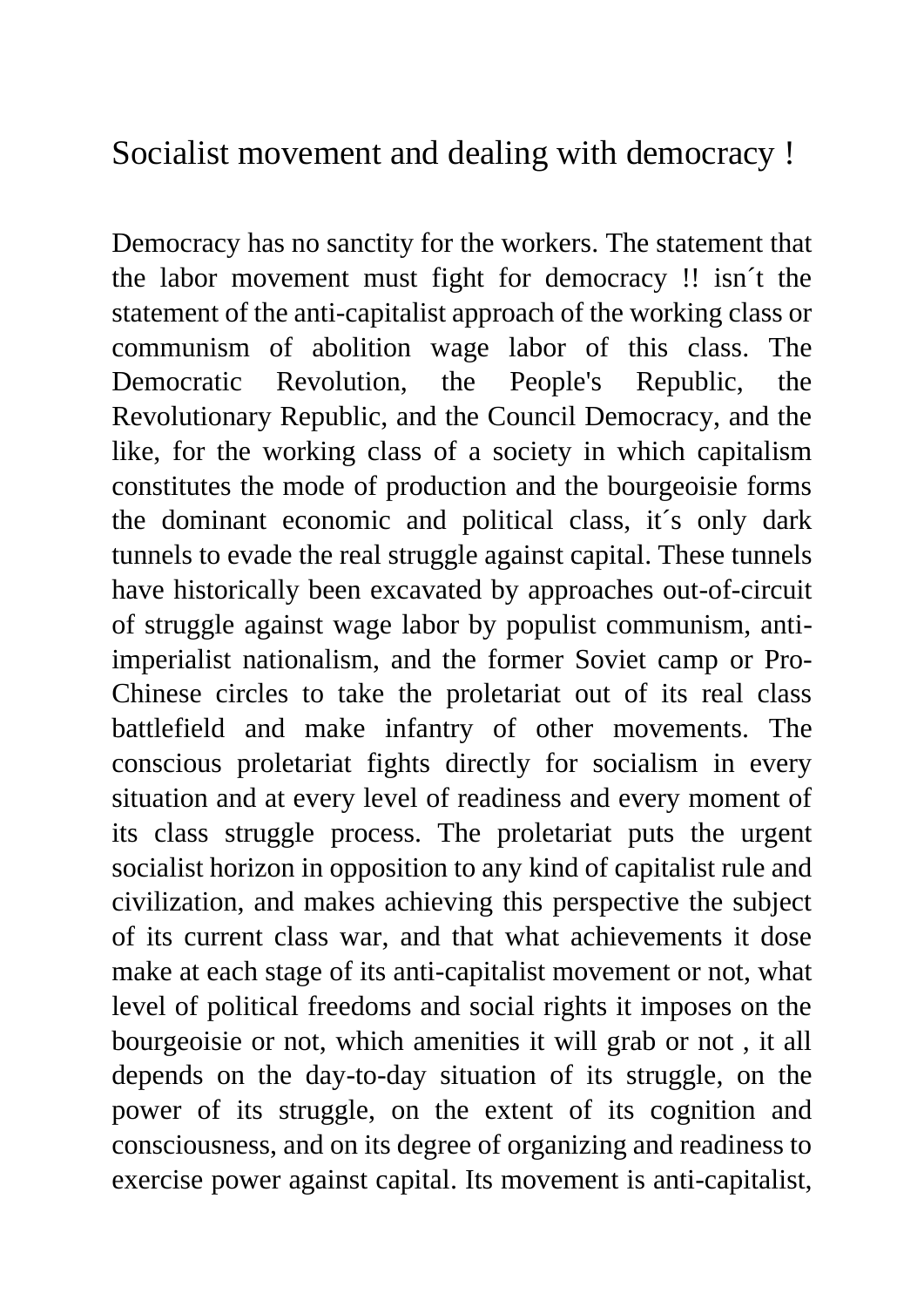and the prospect of its struggle is the abolition of wage labor, and it is a class war against capitalism and the capitalist state. Its solutions are a mechanism to oppose the existence of capitalism and to line up against this system, its organizing is organizing of its power against wage labor. This is how the conscious proletariat always looks at the movement, the goals, the current situation and the maze of its struggle. Step by step in this way , it doesn´t open the misleading outputs of a democratic revolution or the establishment of a democratic republic and the like . To the best of its ability, it pushes the bourgeoisie back from its stronghold, and makes every step of this progress a trench for a more conscious, organized and powerful aggression against capitalism. No victory and achivement of this class war is a place to stop and accept any form of wage slavery survival ، step by step this is just an arena for attacking as much as possible for the deepest exhaustion of the class enemy to achieve victory and the establishment of wage-abolitionist socialism. In the maze of this class struggle, there´s no stage, stop revolution and no particular political structure and formation called democracy, because each of these would involve digging into a kind of exit from the anticapitalist war and embracing some form of capitalist production, political and social order planning. The approach of abolishing the wage labor of the working class lays the foundation for all these demands , even its urgent demands , on the critique and denial of the objectivity of capitalism. Instead of proposing civil rights and democracy, it calls for the abolition of any kind of government over the workers. Instead of "democratically interfering in social destiny by people", it calls for the direct and influential presence of all citizens in the